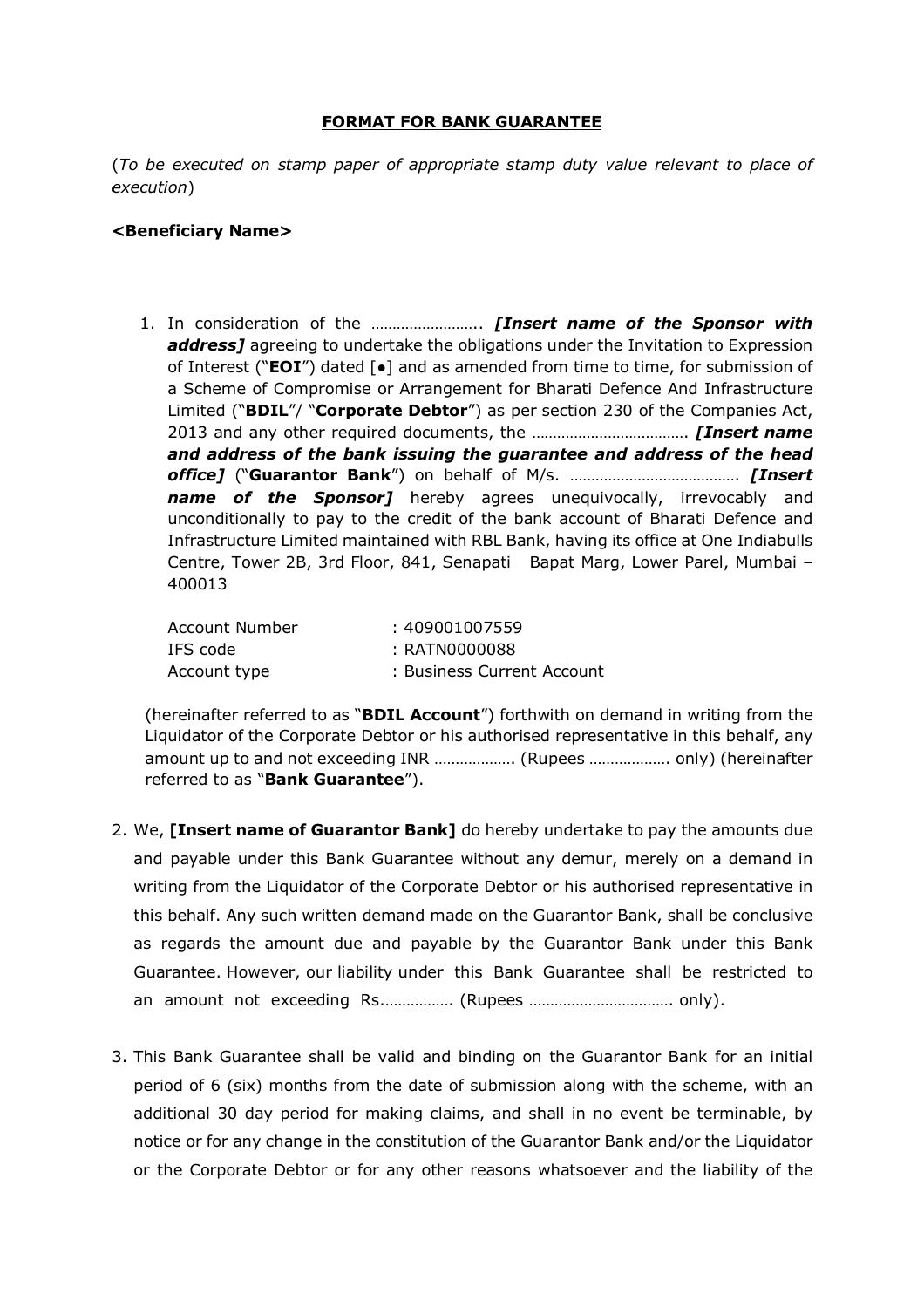Guarantor Bank hereunder shall not be impaired or discharged by any extension of time or variations or alternations made, given, or agreed with or without our knowledge or consent, by or between ……………………..[Insert name of the Sponsor] ("Sponsor") and the Liquidator.

- 4. Our Guarantee shall remain in force for an initial period of 6 (Six) months from the date of submission along with the scheme, with an additional 30 day period for making claims. The Liquidator of the Corporate Debtor shall be entitled to invoke this Guarantee by issuance of a written demand either by himself or or through his authorised representative, up till 30 (thirty) days from the last date of the validity of this Guarantee
- 5. This Bank Guarantee shall not be affected in any manner by reason of merger, amalgamation, restructuring, liquidation, winding up, dissolution or any other change in the constitution of the Guarantor Bank.
- 6. The Guarantor Bank shall forthwith without any delay make payment hereunder on first demand without restriction or conditions and notwithstanding any objection by ……………………….. [Insert name of the Sponsor] and / or any other person. The Guarantor Bank shall not require the Liquidator of the Corporate Debtor to justify the invocation of this Bank Guarantee, nor shall the Guarantor Bank have any recourse against the Liquidator of the Corporate Debtor, his authorised representative, any of the stakeholders of the Corporate Debtor, the Corporate Debtor or any of their Representatives and/or advisors in respect of any payment made hereunder.
- 7. We undertake to pay to the BDIL Account any money so demanded in writing by the Liquidator of the Corporate Debtor either by himself of through his authorized Representative notwithstanding any dispute or disputes raised by the Sponsor in any suit or proceeding pending before any Court or Tribunal relating thereto. Our liability under this present being absolute and unequivocal.
- 8. The Guarantor Bank hereby expressly agrees that it shall not require any proof in addition to the written demand from the Liquidator of the Corporate Debtor (made in any format) raised at the above mentioned address of the Guarantor Bank, in order to make the said payment to the designated BDIL Account as specified above or such other bank account as may be intimated in the written demand issued by the Liquidator or his authorised representatives at the time of invocation.